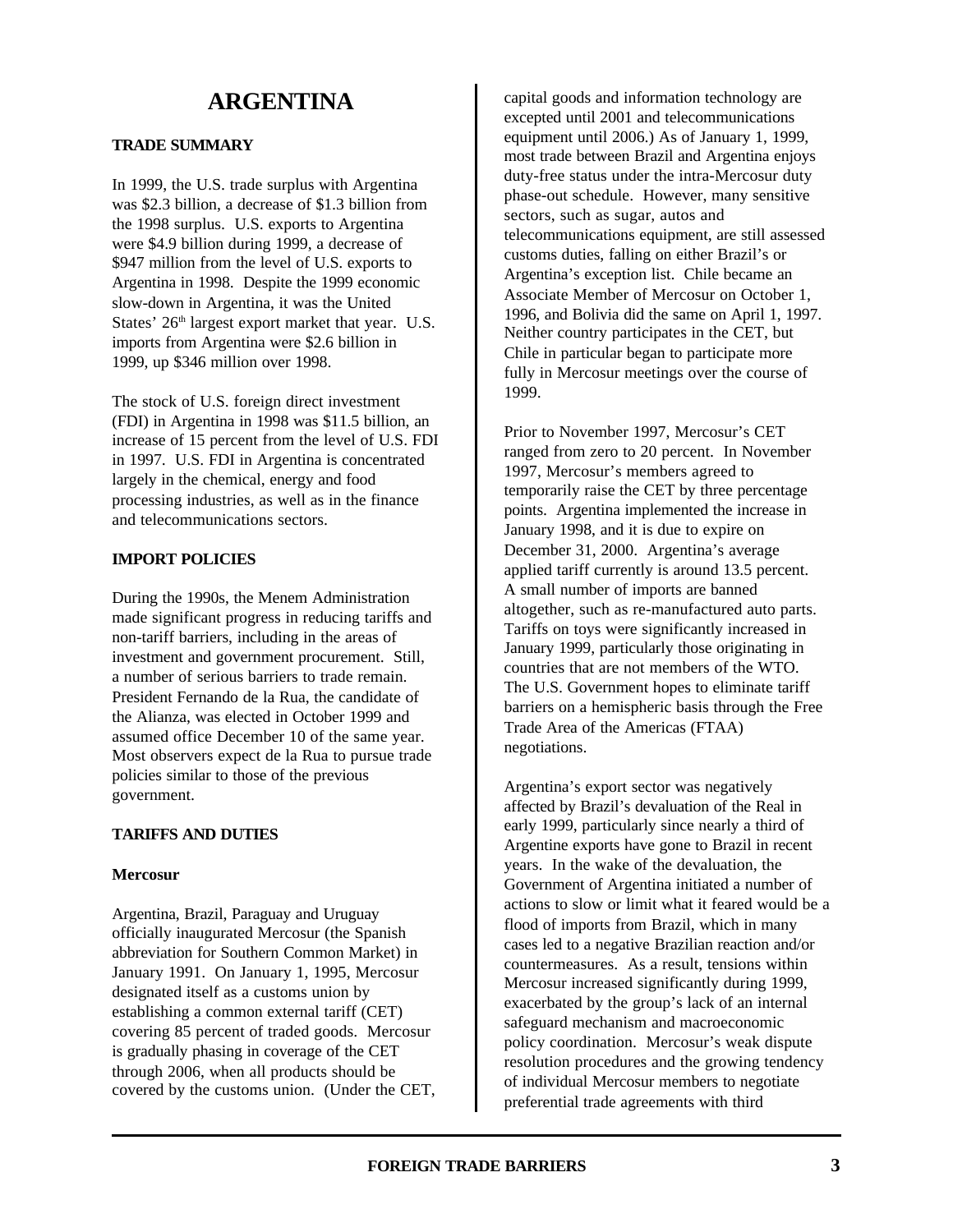## **ARGENTINA**

countries also diluted the group's cohesion. The two governments sought to smooth over the conflicts through sectoral agreements on footwear, steel, and paper that aided somewhat in reducing friction, but restricted intra-Mercosur trade. Notably, intra-Mercosur trade fell by about a quarter in 1999.

Further, many issues remain unresolved between the giants of Mercosur, such as how to structure the Mercosur auto regime that was to have taken effect on January 1, 2000. Negotiations were ongoing as of February 2000. Further, Mercosur is slated to trade sugar duty-free between its members by January 1, 2001; these talks have not progressed. Notwithstanding, the de la Rua Administration has stated that it will seek to strengthen and deepen the institution of Mercosur.

# **Pre-shipment Inspection and Paperwork Requirements**

In November 1997, the Government of Argentina put in place a pre-shipment inspection (PSI) regime, covering some l,800 goods for shipments valued at more than \$3,000. The U.S. industry's greatest complaint concerning this regime has been unwarranted delays in processing. Some companies have also complained about the cost of PSI and that customs officials disregard pre-shipment valuations. In 1998, the Argentine Government expanded the product coverage of the PSI regime by over l,800 tariff classifications and lowered the shipment order value to \$800. Argentina created in January 1999 a procedure for import monitoring which affects roughly one-fifth of its imports, principally textiles, toys and footwear, and is similar to an import licensing regime. Further, cumbersome certificate of origin (COO) requirements, particularly in the electronics and textile sectors, have been a barrier to U.S. exports. The de la Rua Administration reportedly is considering whether to continue the PSI program. The U.S. Government monitors PSI and customs valuation regimes carefully to detect any impediments to trade that may be inconsistent with WTO obligations.

## **Textiles, Apparel and Footwear**

In October 1996, USTR initiated an investigation, under Section 301 of the Trade Act of 1974, into Argentina's application of specific duties on textiles, apparel and footwear; its three percent statistical tax on almost all imports; and its burdensome labeling requirements.

The United States and Argentina consulted extensively on labeling, leading to Argentina's modification of its labeling requirement. To address the remaining issues, the United States requested the establishment of a WTO dispute settlement panel in January 1997. In February 1997, the WTO dispute settlement body established a panel to examine Argentina's specific duties on textiles, apparel and footwear as well as Argentina's statistical tax on imports. Argentina subsequently informed the WTO that it had revoked the specific duties on footwear and replaced them with nearly identical provisional safeguard duties on non-Mercosur imports.

In November 1997, the panel found in favor of the United States, stating that under GATT Article II Argentina could not impose specific duties where it bound its tariffs exclusively in *ad valorem* terms. The panel also found that Argentina's three percent statistical tax on almost all imports violated GATT Article VIII. Argentina appealed the panel decision, but the WTO Appellate Body upheld the panel determination in March 1998. To implement the panel determination, in October 1998 Argentina capped its duties on textiles and apparel at the bound rate of 35 percent. On the statistical tax, Argentina reduced the tax to 0.5 percent in January 1998, and subsequently imposed a further cap on the tax.

#### **Footwear Safeguard**

The 1997 WTO panel did not opine on Argentina's footwear regime because Argentina had rescinded its specific duties. However, Argentina subsequently concluded that its domestic industry was being seriously injured by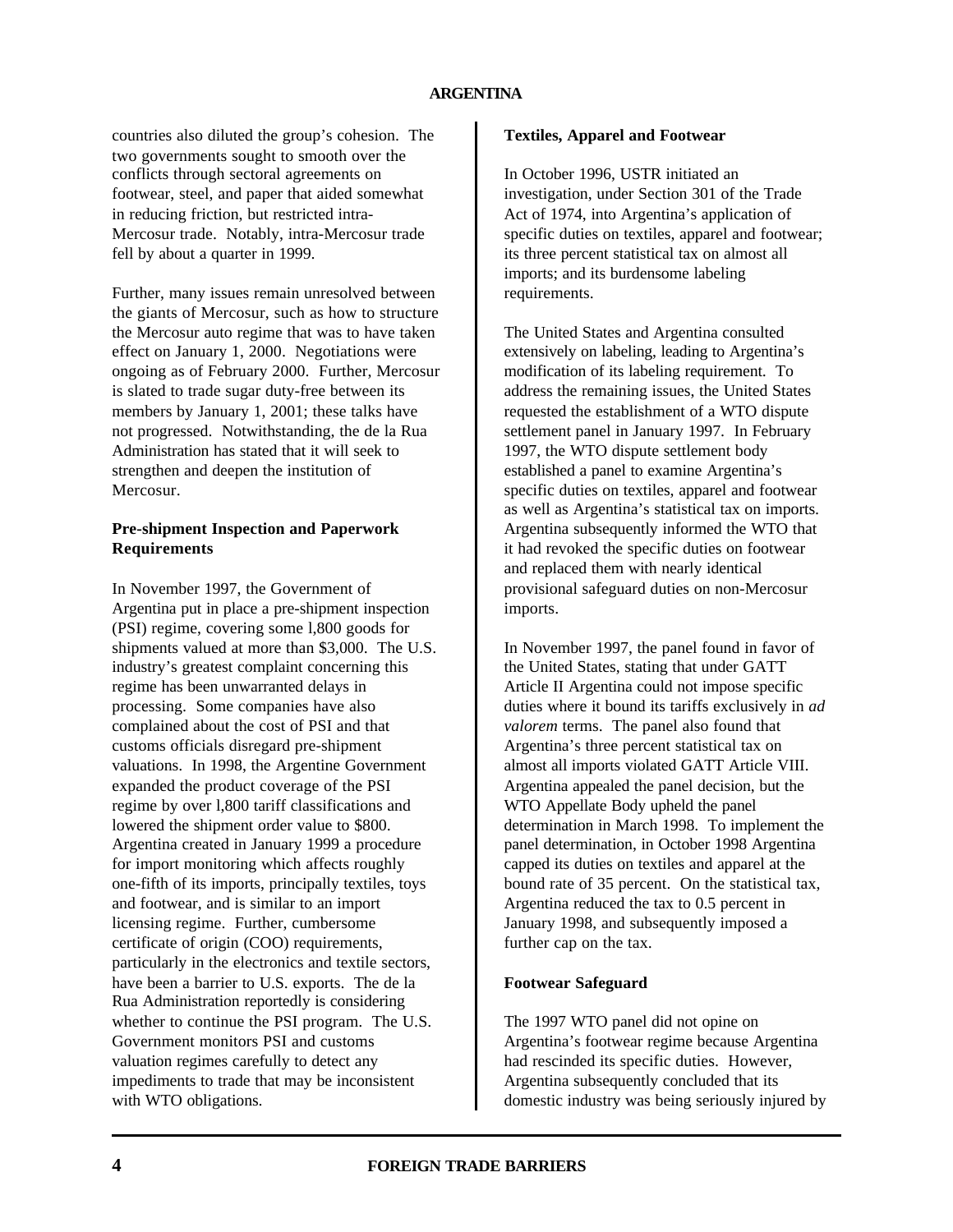imports, and it thus replaced the specific duties on footwear with nearly-identical duties imposed as a safeguard measure. In September 1997, Argentina extended the application of the safeguard duties until February 2000. In November 1998, Argentina modified the footwear safeguard to establish a stringent quantitative restriction in addition to the high safeguard duties already imposed on footwear imports (imports from Mercosur countries were excluded). Under the modified safeguard measure, footwear imports below the quota limit are subject to the original safeguard duty. Once the quota limit is filled, imports are assessed a duty rate that is double the normal safeguard duty.

Believing that the footwear safeguard raises serious questions regarding Argentina's WTO obligations, the United States raised the issue bilaterally at high levels on many occasions. Moreover, the Unites States reserved its right to participate in the panel established at the EU's request to examine Argentina's footwear safeguard. In addition, in March 1999 the United States requested the establishment of a panel to examine the consistency of Argentina's modified safeguard with the requirements of the Agreement on Safeguards.

The WTO panel established to review the EU's complaint determined in June 1999 that Argentina's investigation of its footwear industry did not satisfy the requirements of the Safeguards Agreement. The panel thus concluded that the investigation could not serve as a basis to impose either the original safeguard or the subsequent modification. The WTO Appellate Body affirmed that determination in December 1999. The U.S. Government is working to ensure that Argentina fully complies with this ruling.

In this effort, it is important to ensure that nontariff measures do not become another restriction on free trade. The U.S. Government has expressed concern to Argentine authorities about licensing and labeling requirements suddenly imposed on shoe imports in August 1999. Administrative delays related to these

measures effectively blocked shoe imports from some trading partners for several months. Brazilian footwear imports, which were exempted from the Argentine safeguard measure, were particularly hard hit, and the Argentine Government began to process import licenses more expeditiously after an agreement was reached between the Brazilian and Argentine footwear sectors in November 1999. The United States will continue to monitor closely the evolution of Argentine trade measures in this sector.

# **STANDARDS, TESTING, LABELING AND CERTIFICATION**

# **Agricultural Products**

In October 1995, Argentina placed a ban on imports of California fresh fruit due to the detection of oriental fruit flies in the state. While Argentina relaxed its ban on fruit from several California counties in 1996 and granted access in 1997 for citrus grown in these approved counties, Argentina continues to quarantine certain coastal counties no longer affected by the fly. In 1997, Argentina imposed a mandatory fumigation on all stone fruits from the approved counties due to concern over the walnut husk fly, despite the lack of credible evidence that stone fruits are a ready host for this pest. The U.S. Department of Agriculture (USDA) continues to press Argentina to completely revoke these bans and to process expeditiously the cases of other U.S. fruits currently denied access to Argentina, such as citrus from Florida and Arizona, as well as Pacific Northwest cherries.

In 1998, Argentina announced its intention to allow U.S. pork and pork products into Argentina. However, the required certification for trichinae, which is unnecessarily restrictive, effectively prevents U.S. pork from being shipped. USDA has proposed alternative language that should meet Argentina's needs, and is working with USTR to obtain a positive response. The U.S. pork industry believes that the Argentine market would be worth about \$10 million in exports.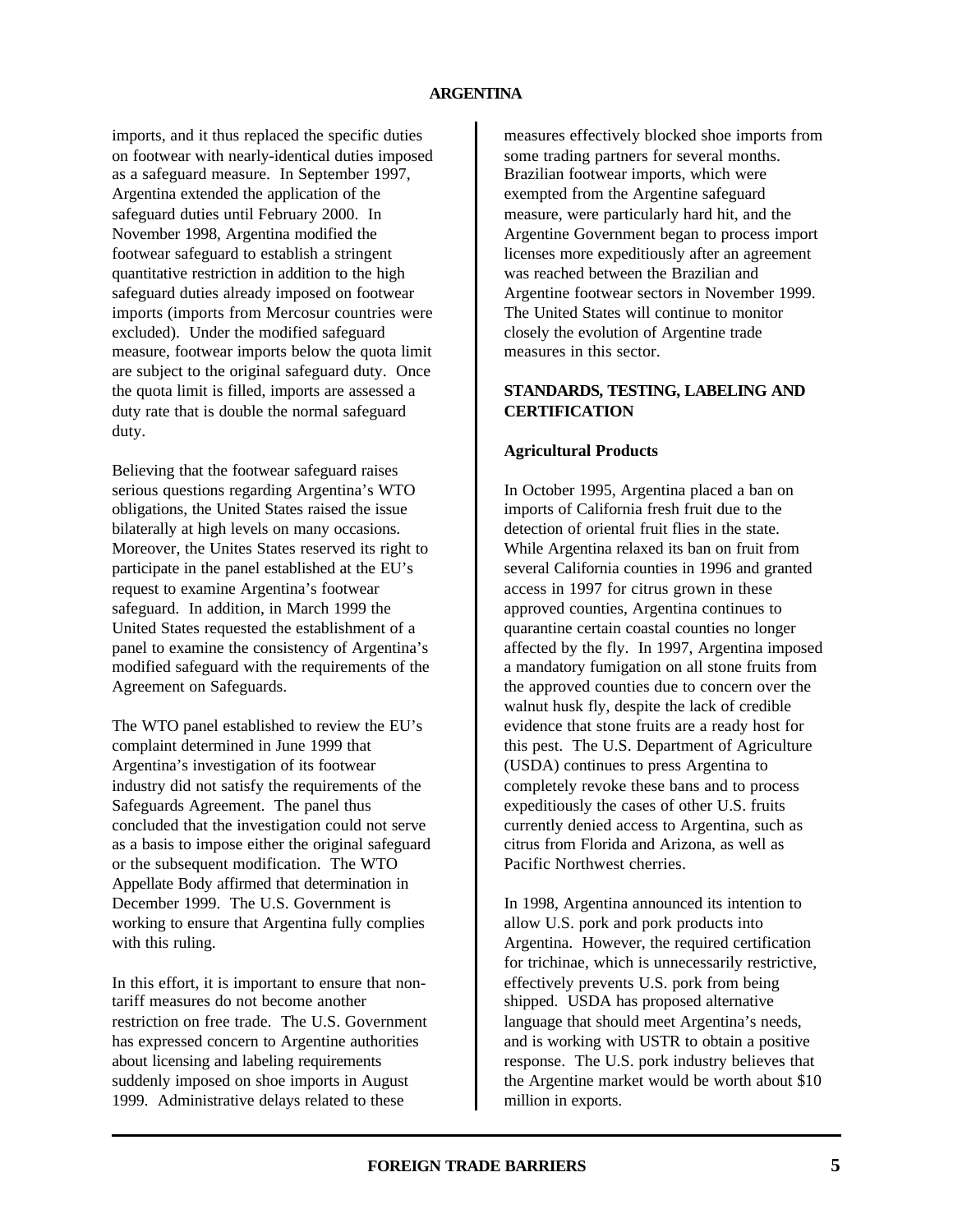# **Non-agricultural Products**

IRAM, Argentina's standards institute, bases some of its voluntary standards on international standards. In addition, IRAM standards are in some cases compatible with U.S. or European standards. Argentine buyers usually accept products that meet U.S. standards as well as U.S. product certifications and laboratory testing. In early 1998, however, Argentina began mandating compliance with new safety certifications on a wide range of products. Regulations that affect U.S. exports have now been issued for low voltage electrical products (household appliances, electronics products and electrical materials), toys, energy efficiency, covers for dangerous products, gas products, construction steel, personal protective equipment and elevators. The procedures for compliance often appear inconsistent, redundant and nontransparent. Regulations that require product retesting are particularly cumbersome and costly and are especially problematic for small and medium-sized U.S. companies. In some cases, Argentina has failed to fulfill the notification and comment requirements of the WTO Agreement on Technical Barriers to Trade (TBT) in its implementation of these measures. The United States has raised this issue with the Argentine Government in Geneva and bilaterally.

# **INTELLECTUAL PROPERTY RIGHTS PROTECTION**

## **Patents**

Argentina's lack of adequate and effective patent protection has been a longstanding irritant in our bilateral trade relationship. Argentina is on the Special 301 Priority Watch List. Many of the TRIPS inconsistencies in the Argentine patent law were not previously actionable in the WTO, because Argentina availed itself of the developing county transition period. However, most of Argentina's TRIPS obligations came into force on January 1, 2000. As a result, the U.S. Government is currently evaluating the manner in which we might address remaining

concerns with Argentina's intellectual property regime.

In March 1996, Executive Decree 260, which consolidated Argentine patent law, authorized the National Intellectual Property Institute (INPI) to approve pharmaceutical patents only starting in November 2000, and contained a host of problematic provisions. In December 1996, the Argentine Congress passed unsatisfactory legislation dealing with the protection of confidential test data, and the implementing regulations have yet to be finalized by the Government of Argentina. This law permits Argentine competitors to rely on data submitted by innovative companies to obtain product registration in Argentina, the United States and certain other countries. As a result of the law, in August 1998 the Government of Argentina eliminated protection that it had previously accorded data used in the registration of agrochemical products. During 1999, this backsliding was addressed by the U.S. Government through WTO dispute settlement consultations, which were announced by USTR in the context of the 1999 Special 301 Review.

In these consultations, we discussed another shortcoming in the Argentine intellectual property regime – Argentina's failure to provide effective Exclusive Marketing Rights (EMR's) for qualifying pharmaceutical products. The United States is seriously considering a WTO panel on these and other potential TRIPS violations that became actionable in January 2000.

The Menem Administration removed INPI's previous board of directors in January 1999, two months after INPI approved the first EMR granted in Argentina. A group of interim administrators was appointed immediately, and later their term was extended. During the remainder of 1999, INPI failed to act on a number of well-documented EMR applications by U.S. firms, and denied one application on seemingly unsustainable grounds. The U.S. industry estimates that Argentina's lack of pharmaceutical patent protection results in losses of over \$600 million a year.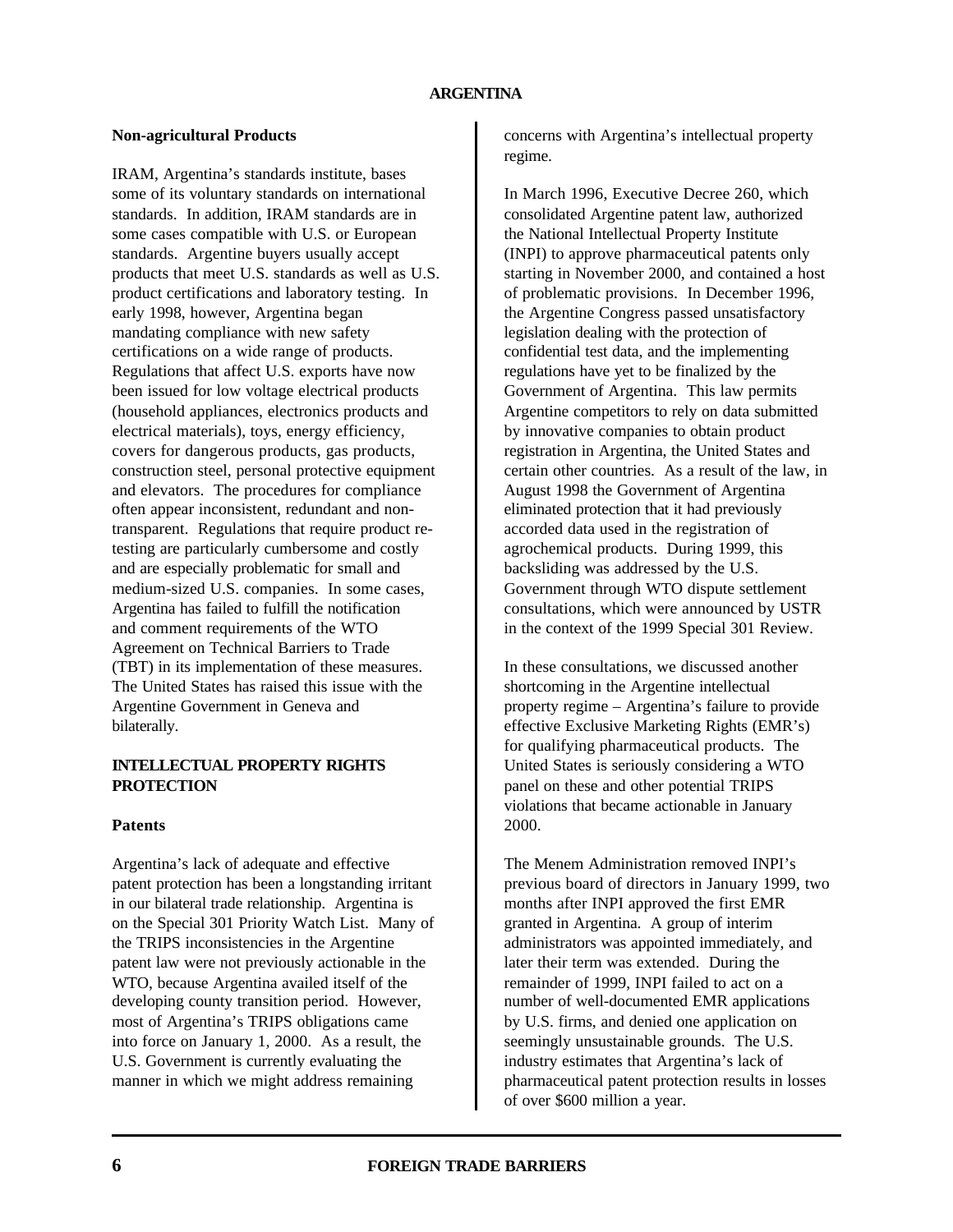# **Copyrights**

Argentina's copyright laws provide generally good protection, but are under review by the Government of Argentina to ensure that these laws fully meet TRIPS requirements. Argentina adopted legislation in 1999 to ratify the World Intellectual Property Organization (WIPO) Copyright Treaty and the WIPO Performance and Phonograms treaty. To better protect software, the Argentine Government promulgated legislation in November 1998 establishing software piracy as a criminal offense, thus avoiding problems generated by previous court rulings. It is important that Argentina act swiftly to legalize software used by the Government.

Enforcement of copyrights on recorded music, videos, books and computer software generally remains spotty. Although Argentine Customs and other Government authorities generally cooperate with industry efforts to stop shipments of pirated merchandise, inadequate resources and slow court procedures have hampered the effectiveness of enforcement efforts. Inadequate border controls, particularly at the Paraguayan/Brazilian frontier, contribute to the regional circulation of pirated goods. The U.S. copyright industry estimates annual losses due to copyright infringement at over \$275 million.

## **Trademarks**

U.S. companies report that the process of registering trademarks generally takes over five months. Once a trademark is registered, however, enforcement is relatively efficient and reliable.

# **SERVICES BARRIERS**

In the 1990s, Argentina enacted liberalization in the service sector as part of its broader economic reform program, but some barriers continue to exist. For example, the Argentine Government obliges cable/pay television operators to register their programming with a government body. In addition, restrictions regarding the showing, printing and dubbing of films have burdened

U.S. exports, as has the practice of charging *ad valorem* customs duties based on the value of "authors' rights," rather than solely on the value of the physical materials being imported, as is the WTO standard. The U.S. Government is further concerned by a new bill that would create a society to collect remuneration owed to represented performers, a proposal which seems to be redundant and burdensome.

Argentina reportedly levies an excise tax on reinsurance premiums ceded abroad. The tax is defined as a percentage of the gross reinsurance premium. This results in an excise tax withheld at 3.5 percent of gross premiums.

In the WTO, Argentina has committed to allow foreign suppliers of non-insurance financial services to establish all forms of commercial presence and to provide substantially full market access and national treatment to foreign suppliers of non-insurance financial services. The only significant remaining national treatment issue is lending limits for foreign bank branches that are based on local paid-in "capital," not parent bank capital. This effectively removes the rationale for establishing in branch form.

In the WTO negotiations on telecommunications services, Argentina made commitments on most basic telecommunications services and adopted the reference paper on regulatory commitments. Argentina ratified the Fourth Protocol to the General Agreement on Trade in Services (GATS) in July 1998. While Argentina opened long distance services to increased competition in November 1999, it will continue to limit full market access for local, domestic and international long distance, cellular and other wireless and international data services until November 2000.

# **INVESTMENT BARRIERS**

In line with WTO rules, Argentina notified measures inconsistent with its obligations under the WTO Agreement on Trade-Related Investment Measures (TRIMS). These measures deal with local content and trade balancing in